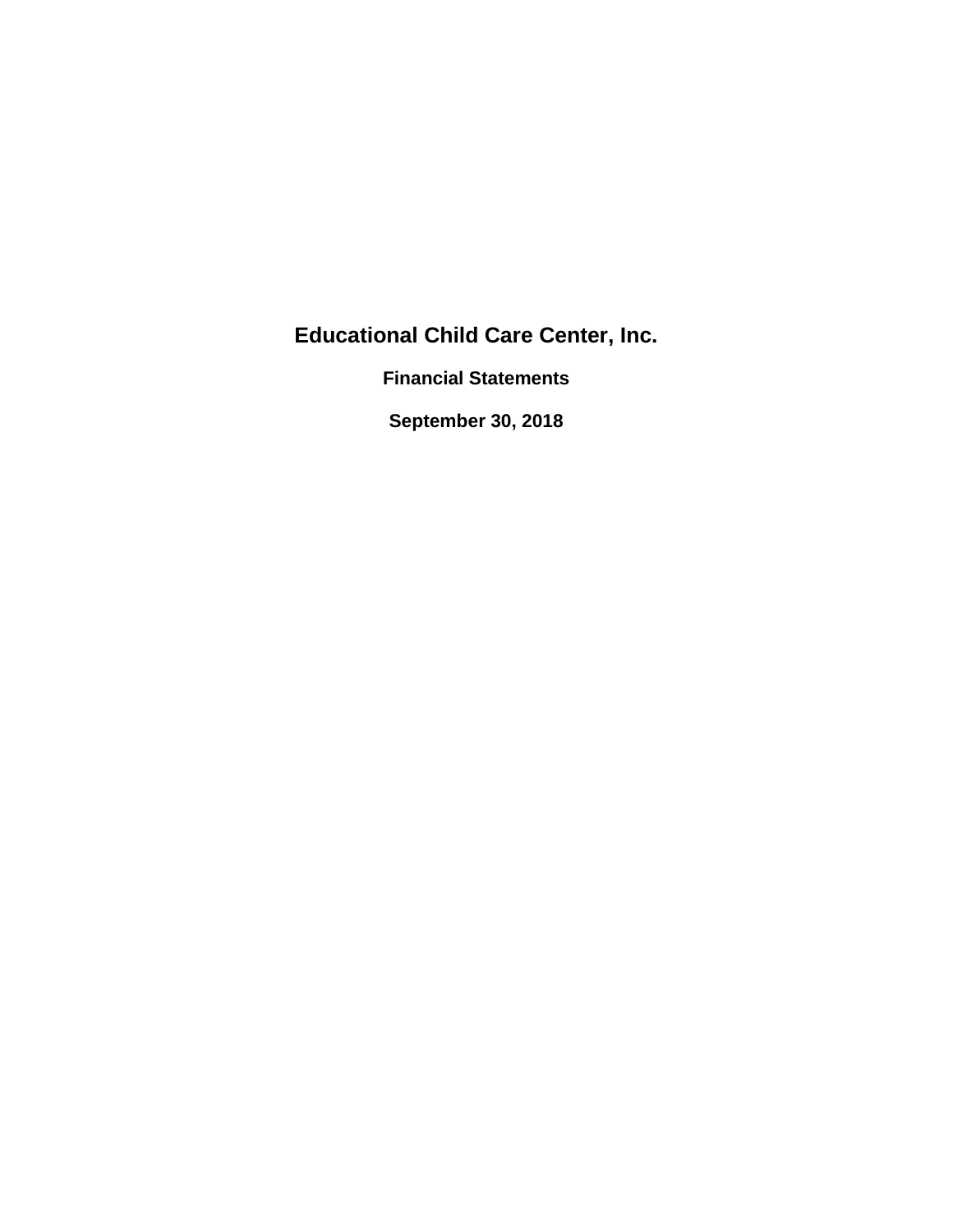# **Table of Contents**

|                                         | Page |
|-----------------------------------------|------|
| Independent Accountants' Review Report  | 1    |
| <b>Basic Financial Statements</b>       |      |
| <b>Statement of Financial Position</b>  | 2    |
| <b>Statement of Activities</b>          | 3    |
| <b>Statement of Functional Expenses</b> | 4    |
| <b>Statement of Cash Flows</b>          | 5    |
| Notes to the Financial Statements       | 6    |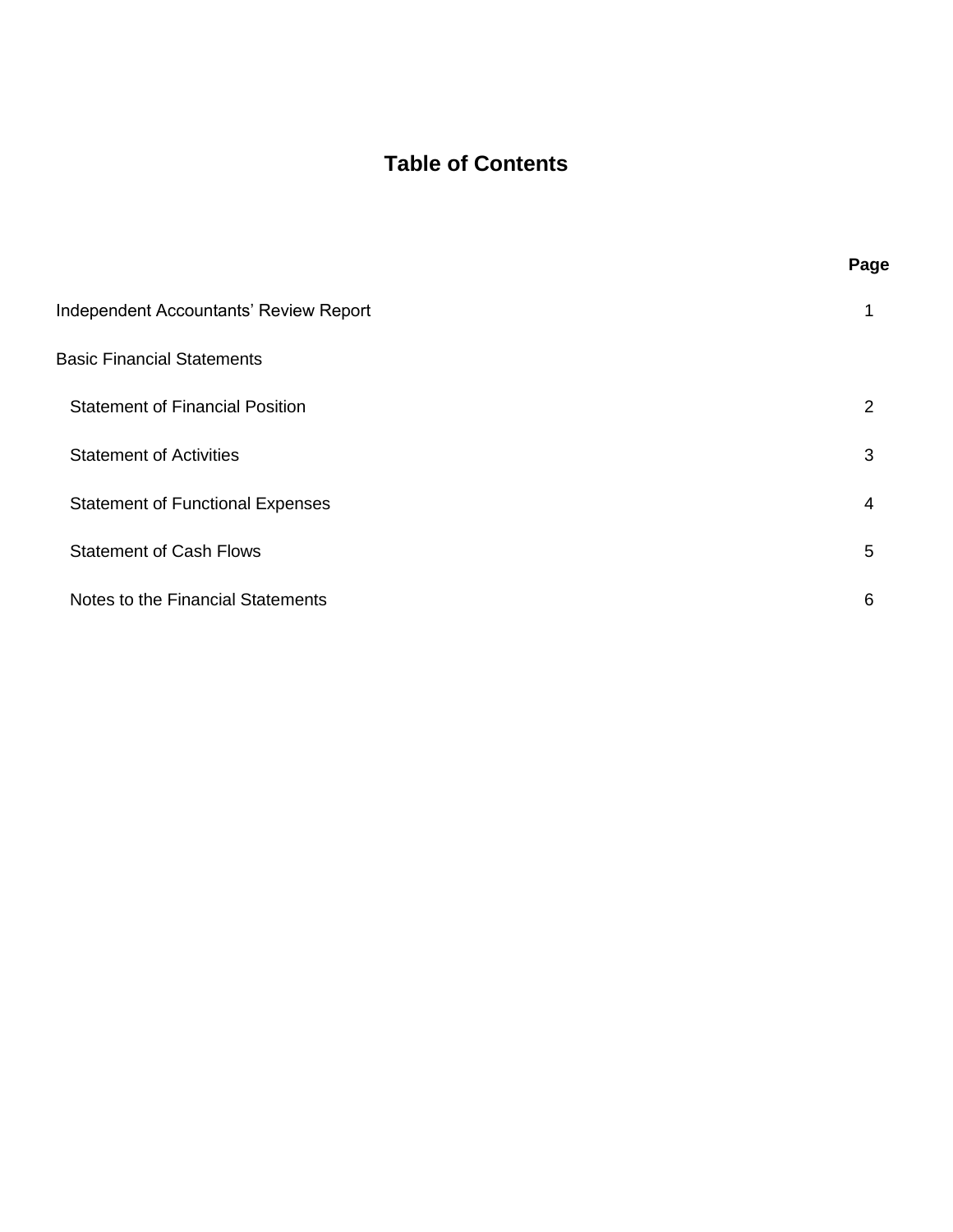

800.968.0010 | yeoandyeo.com

# **Independent Accountants' Review Report**

To the Board of Directors Educational Child Care Center, Inc. Lansing, Michigan

We have reviewed the accompanying financial statements of Educational Child Care Center, Inc. (a nonprofit organization), which comprise the statement of financial position as of September 30, 2018, and the related statements of activities, functional expenses, and cash flows for the year then ended, and the related notes to the financial statements. A review includes primarily applying analytical procedures to management's financial data and making inquiries of management. A review is substantially less in scope than an audit, the objective of which is the expression of an opinion regarding the financial statements as a whole. Accordingly, we do not express such an opinion.

#### *Management's Responsibility for the Financial Statements*

Management is responsible for the preparation and fair presentation of these financial statements in accordance with accounting principles generally accepted in the United States of America; this includes the design, implementation, and maintenance of internal control relevant to the preparation and fair presentation of financial statements that are free from material misstatement, whether due to fraud or error.

#### *Accountants' Responsibility*

Our responsibility is to conduct the review engagement in accordance with Statements on Standards for Accounting and Review Services promulgated by the Accounting and Review Services Committee of the AICPA. Those standards require us to perform procedures to obtain limited assurance as a basis for reporting whether we are aware of any material modifications that should be made to the financial statements for them to be in accordance with accounting principles generally accepted in the United States of America. We believe that the results of our procedures provide a reasonable basis for our conclusion.

#### *Accountants' Conclusion*

Based on our review, we are not aware of any material modifications that should be made to the accompanying financial statements in order for them to be in conformity with accounting principles generally accepted in the United States of America.

#### *Going Concern*

The accompanying financial statements have been prepared assuming that the Organization will continue as a going concern. As discussed in Note 8, the Organization has suffered a negative change in net assets, has a negative net asset balance, and has stated that substantial doubt exists about the Company's ability to continue in its current form as a going concern. Management's evaluation of the events and conditions and management's plans regarding these matters are also described in Note 8. The financial statements do not include any adjustments that might result from the outcome of this uncertainty. Our conclusion is not modified with respect to this matter.

Yeo & Yeo, P.C.

Lansing, Michigan December 27, 2018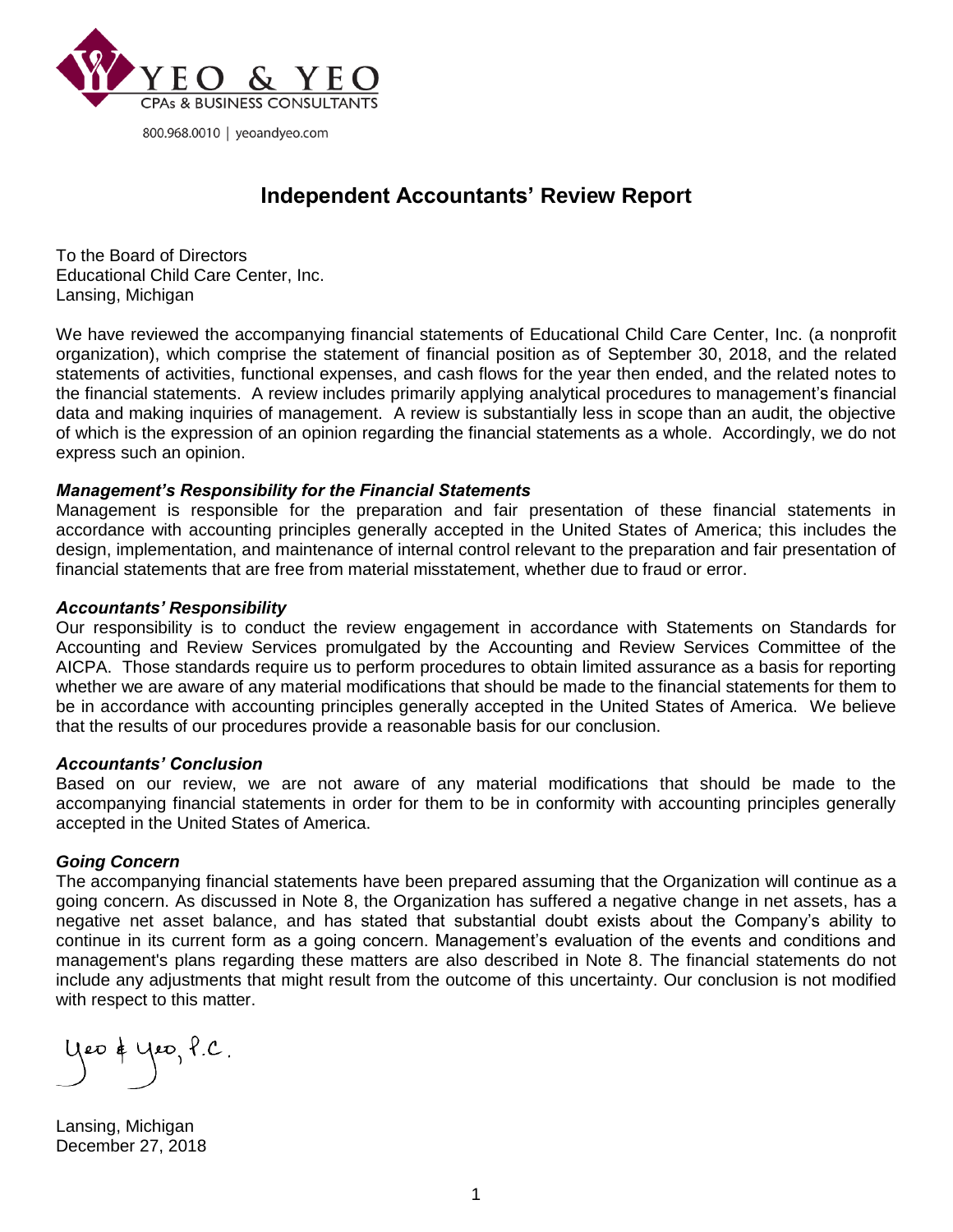| <b>Assets</b>                                 |               |
|-----------------------------------------------|---------------|
| <b>Current assets</b>                         |               |
| Cash                                          | \$<br>65,342  |
| Accounts receivable                           | 37,397        |
| Prepaid expenses                              | 179           |
| Total current assets                          | 102,918       |
| Fixed assets, net of accumulated depreciation | 388,016       |
| <b>Total assets</b>                           | \$<br>490,934 |
| <b>Liabilities and Net Assets</b>             |               |
| <b>Current liabilities</b>                    |               |
| Accounts payable                              | \$<br>47,644  |
| Accrued wages                                 | 116,230       |
| Accrued paid time off                         | 27,193        |
| Other accrued liabilities                     | 2,291         |
| <b>DHS liability</b>                          | 13,121        |
| Line of credit                                | 72,499        |
| LCC deposit                                   | 50,000        |
| Current portion of mortgage payable           | 8,511         |
| <b>Total current liabilities</b>              | 337,489       |
| Long-term liabilities                         |               |
| Noncurrent portion of mortgage payable        | 211,191       |
| <b>Total liabilities</b>                      | 548,680       |
| Net assets                                    |               |
| Unrestricted                                  | (64, 439)     |
| Temporarily restricted                        | 6,693         |
| Total net assets                              | (57, 746)     |
| <b>Total liabilities and net assets</b>       | \$<br>490,934 |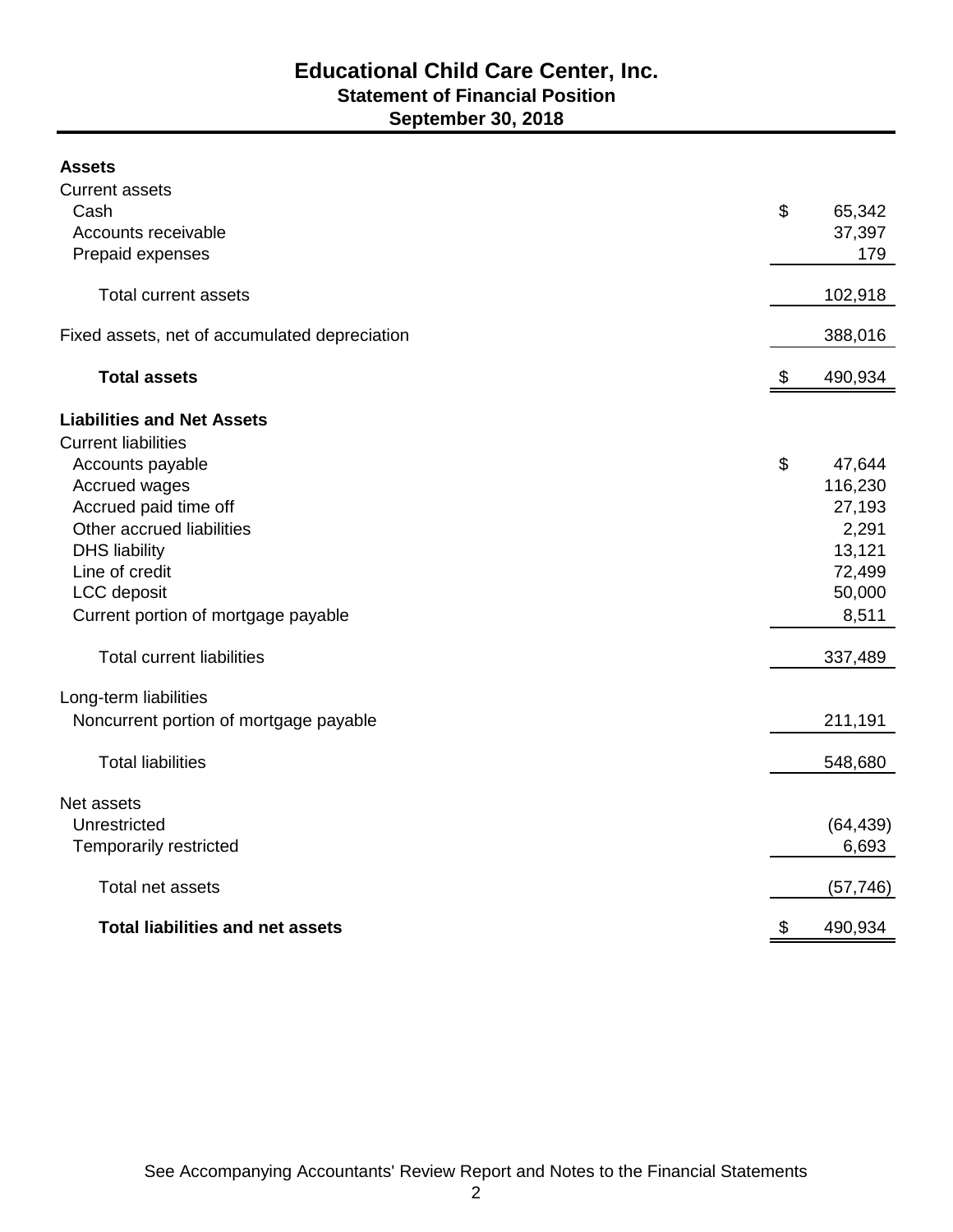# **Educational Child Care Center, Inc. Statement of Activities For the Year Ended September 30, 2018**

|                               | Unrestricted |            |    | Temporarily<br>Restricted |    | Total      |  |
|-------------------------------|--------------|------------|----|---------------------------|----|------------|--|
| <b>Revenue</b>                |              |            |    |                           |    |            |  |
| <b>Donations</b>              | \$           | 6,665      | \$ | 5,592                     | \$ | 12,257     |  |
| Tuition and fees              |              | 2,341,877  |    |                           |    | 2,341,877  |  |
| Fundraising                   |              | 48,589     |    |                           |    | 48,589     |  |
| Other                         |              | 97,204     |    |                           |    | 97,204     |  |
| <b>Total revenue</b>          |              | 2,494,335  |    | 5,592                     |    | 2,499,927  |  |
| <b>Expenses</b>               |              |            |    |                           |    |            |  |
| Program services              |              | 2,140,395  |    |                           |    | 2,140,395  |  |
| <b>Supporting services</b>    |              |            |    |                           |    |            |  |
| Management and general        |              | 460,181    |    |                           |    | 460,181    |  |
| Fundraising                   |              | 5,859      |    |                           |    | 5,859      |  |
| Total expenses                |              | 2,606,435  |    |                           |    | 2,606,435  |  |
| <b>Change in net assets</b>   |              | (112, 100) |    | 5,592                     |    | (106, 508) |  |
| Net assets, beginning of year |              | 47,661     |    | 1,101                     |    | 48,762     |  |
| Net assets, end of year       | \$           | (64, 439)  | \$ | 6,693                     | \$ | (57, 746)  |  |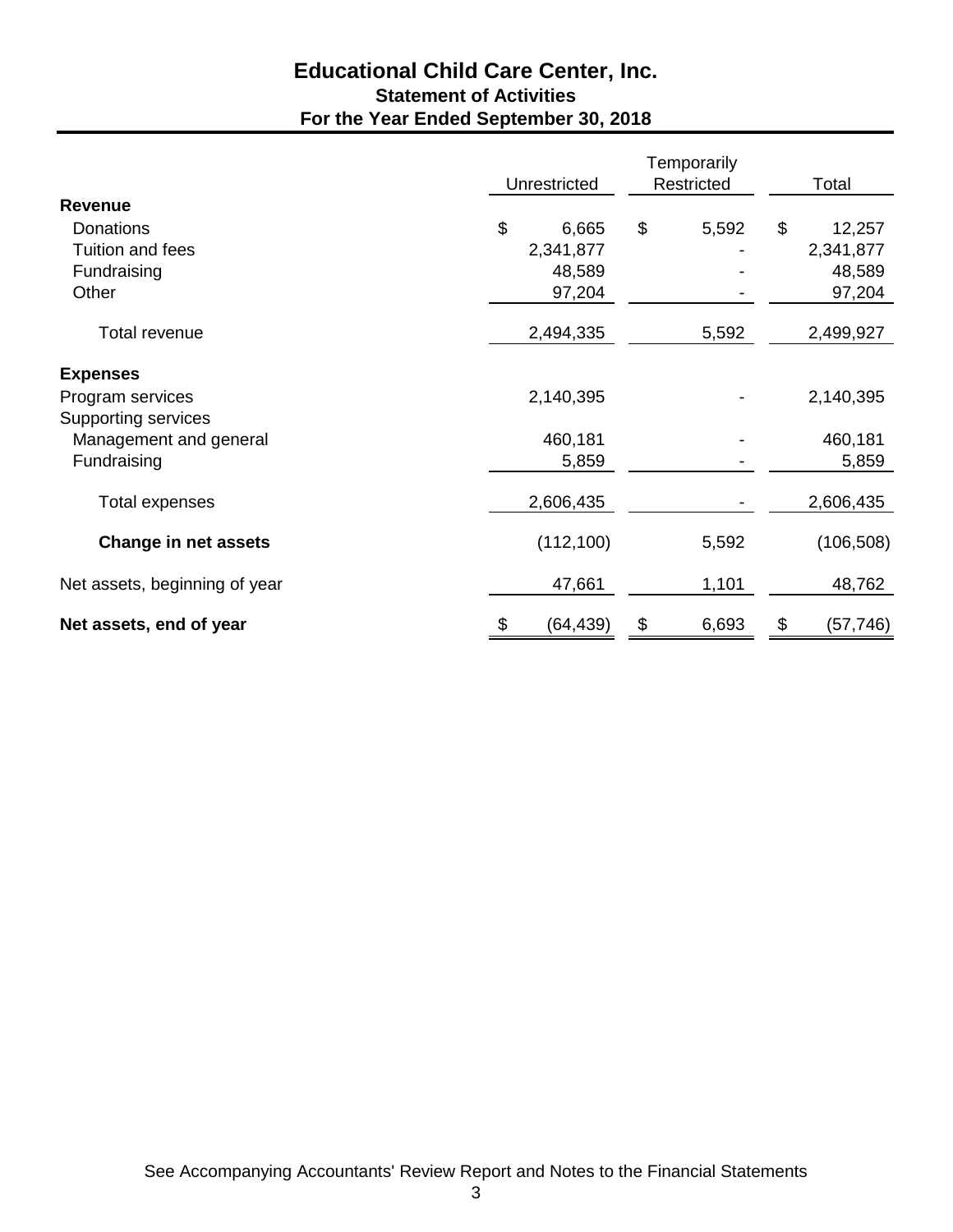# **For the Year Ended September 30, 2018 Educational Child Care Center, Inc. Statement of Functional Expenses**

|                                           | <b>Supporting Services</b> |               |             |                 |
|-------------------------------------------|----------------------------|---------------|-------------|-----------------|
|                                           | Program                    | Management    |             |                 |
|                                           | <b>Services</b>            | and General   | Fundraising | Total           |
| Salaries and wages                        | 1,504,224<br>\$.           | \$<br>330,195 | \$          | 1,834,419<br>S  |
| Payroll taxes and other employee benefits | 264,739                    | 58,113        |             | 322,852         |
| Total salaries and related expenses       | 1,768,963                  | 388,308       |             | 2,157,271       |
| <b>Utilities</b>                          | 34,537                     | 7,581         |             | 42,118          |
| Information technology                    | 3,506                      | 14,022        |             | 17,528          |
| Occupancy                                 | 6,841                      | 1,502         | 1,300       | 9,643           |
| Office supplies                           | 525                        | 6,977         |             | 7,502           |
| Property maintenance, repair and cleaning | 37,479                     | 8,227         |             | 45,706          |
| Program equipment and supplies            | 64,887                     |               |             | 64,887          |
| Marketing and advertising                 | 14,022                     | 7,887         | 971         | 22,880          |
| Staff development                         | 14,328                     |               |             | 14,328          |
| Program food                              | 88,424                     | 2,735         |             | 91,159          |
| <b>Professional fees</b>                  |                            | 4,323         |             | 4,323           |
| Licensing and accreditation               | 3,300                      |               |             | 3,300           |
| <b>Banking fees</b>                       | 30,127                     | 6,613         |             | 36,740          |
| Insurance                                 | 25,906                     | 6,477         |             | 32,383          |
| Interest expense - building mortgage      | 9,243                      |               |             | 9,243           |
| Penalty fee                               | 13,121                     |               |             | 13,121          |
| Fundraising entertainment and prizes      |                            |               | 3,588       | 3,588           |
| Depreciation                              | 25,186                     | 5,529         |             | 30,715          |
| <b>Total expenses</b>                     | 2,140,395                  | 460,181<br>£. | 5,859<br>\$ | 2,606,435<br>S. |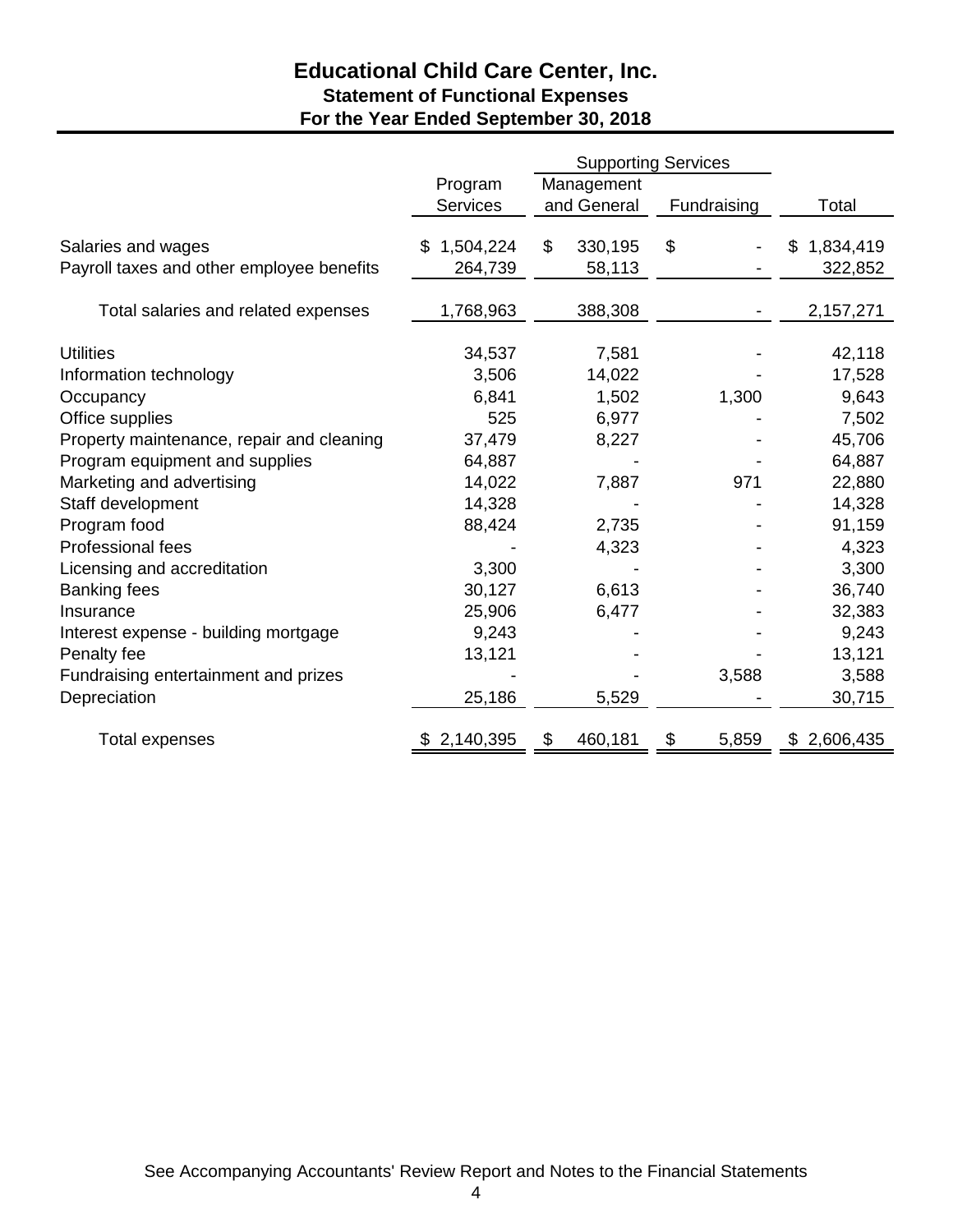# **Educational Child Care Center, Inc. Statement of Cash Flows For the Year Ended September 30, 2018**

| Cash flows from operating activities        |               |            |
|---------------------------------------------|---------------|------------|
| Change in net assets                        | $\frac{1}{2}$ | (106, 508) |
| Items not requiring cash                    |               |            |
| Depreciation                                |               | 30,715     |
| Changes in operating assets and liabilities |               |            |
| Accounts receivable                         |               | (16, 410)  |
| Accounts payable                            |               | 27,247     |
| Accrued wages                               |               | 1,132      |
| Accrued paid time off                       |               | 6,399      |
| <b>DHS liability</b>                        |               | 13,121     |
| Other accrued liabilities                   |               | 48         |
| Net cash (used) by operating activities     |               | (44, 256)  |
| <b>Cash flows from investing activities</b> |               |            |
| Purchase of fixed assets                    |               | (1, 170)   |
| <b>Cash flows from financing activities</b> |               |            |
| Principal payments on line of credit        |               | (728)      |
| Principal payments on mortgage              |               | (8, 138)   |
| <b>LCC</b> deposit                          |               | 50,000     |
| Payments on capital lease                   |               | (567)      |
| Net cash provided by financing activities   |               | 40,567     |
| Net change in cash                          |               | (4, 859)   |
| Cash, beginning of year                     |               | 70,201     |
| Cash, end of year                           | \$            | 65,342     |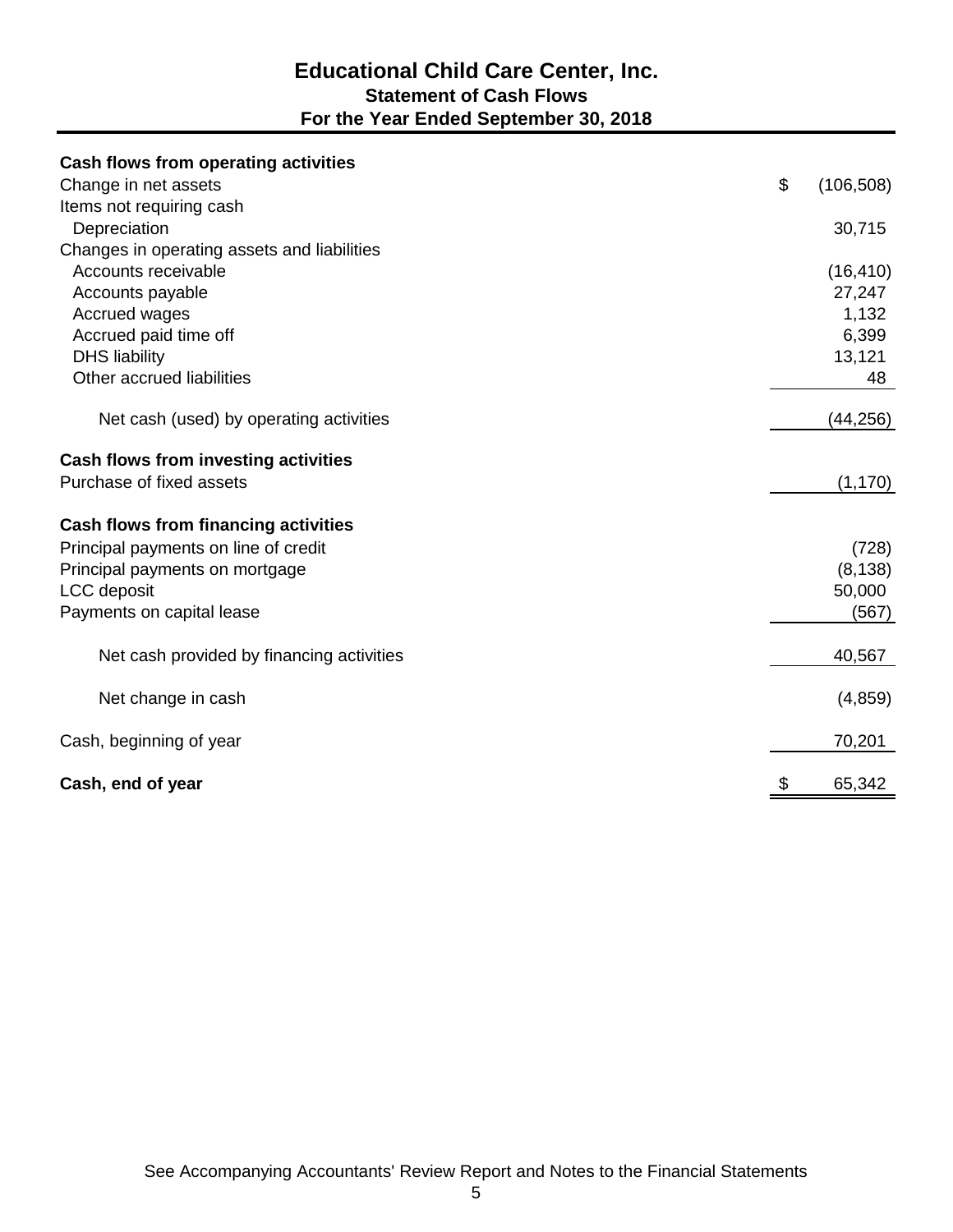#### **Note 1 - Organization and Summary of Significant Accounting Policies**

#### **Nature of Organization and Purpose**

The Educational Child Care Center, Inc. (EC3) (the Organization) was organized in 1984 as a nonprofit corporation to improve the quality of early education for young children. EC3's vision is to be the premier child care center in the greater Lansing area. Their mission is to provide developmentally appropriate child care in a nurturing environment that promotes growth of the child while responding to the needs of the family.

The Organization consists of two distinct centers and operates under a volunteer Board of Directors and an Executive Director. The majority of the Organization's revenue is from tuition and fees for services.

The accounting policies of the Organization conform to U.S. generally accepted accounting principles (GAAP) as applicable to nonprofit entities. The Financial Accounting Standards Board (FASB) is the accepted standard-setting body for establishing nonprofit accounting and financial reporting principles.

#### **Basis of Accounting**

Basis of accounting refers to when revenues and expenses are recognized in the accounts and reported in the financial statements. Basis of accounting relates to the timing of the measurements made regardless of the measurement focus applied.

The financial statements of the Organization are accounted for using the accrual basis of accounting in accordance with generally accepted accounting principles for nonprofit organizations.

#### **Basis of Presentation**

In accordance with accounting policies generally accepted in the United States of America (GAAP), the Organization is required to report information regarding its financial position and activities according to three (3) classes of net assets (unrestricted net assets, temporarily restricted net assets, and permanently restricted net assets) based upon the existence or absence of donor-imposed restrictions. Currently, the Organization has no net assets classified as permanently restricted.

GAAP also requires contributions received are recorded as unrestricted, temporarily restricted, or permanently restricted support, depending on the existence and/or nature of any donor restrictions. The Organization has not received any contributions with donor-imposed restrictions that would result in permanently restricted net assets.

#### **Cash**

Cash consists of three (3) checking accounts, two (2) savings accounts, and petty cash on hand.

#### **Accounts Receivable**

Accounts receivable represents amounts that have been billed but not yet collected for various items such as tuition. Management reviews outstanding accounts receivable periodically through the year, with particular attention paid on amounts over 90 days.

It is the Organization's policy to charge off uncollectible accounts receivable when management determines the receivable will not be collected.

#### **Fixed Assets**

Fixed assets consist of building, building improvements, and equipment and are valued at historical cost. Depreciation is computed under the straight-line method over the estimated useful lives of the assets. The Organization capitalizes all items with a useful life greater than one year and in excess of \$350. The cost of normal maintenance that does not add to the value of assets or materially extend the asset lives is not capitalized.

See Accompanying Independent Accountants' Review Report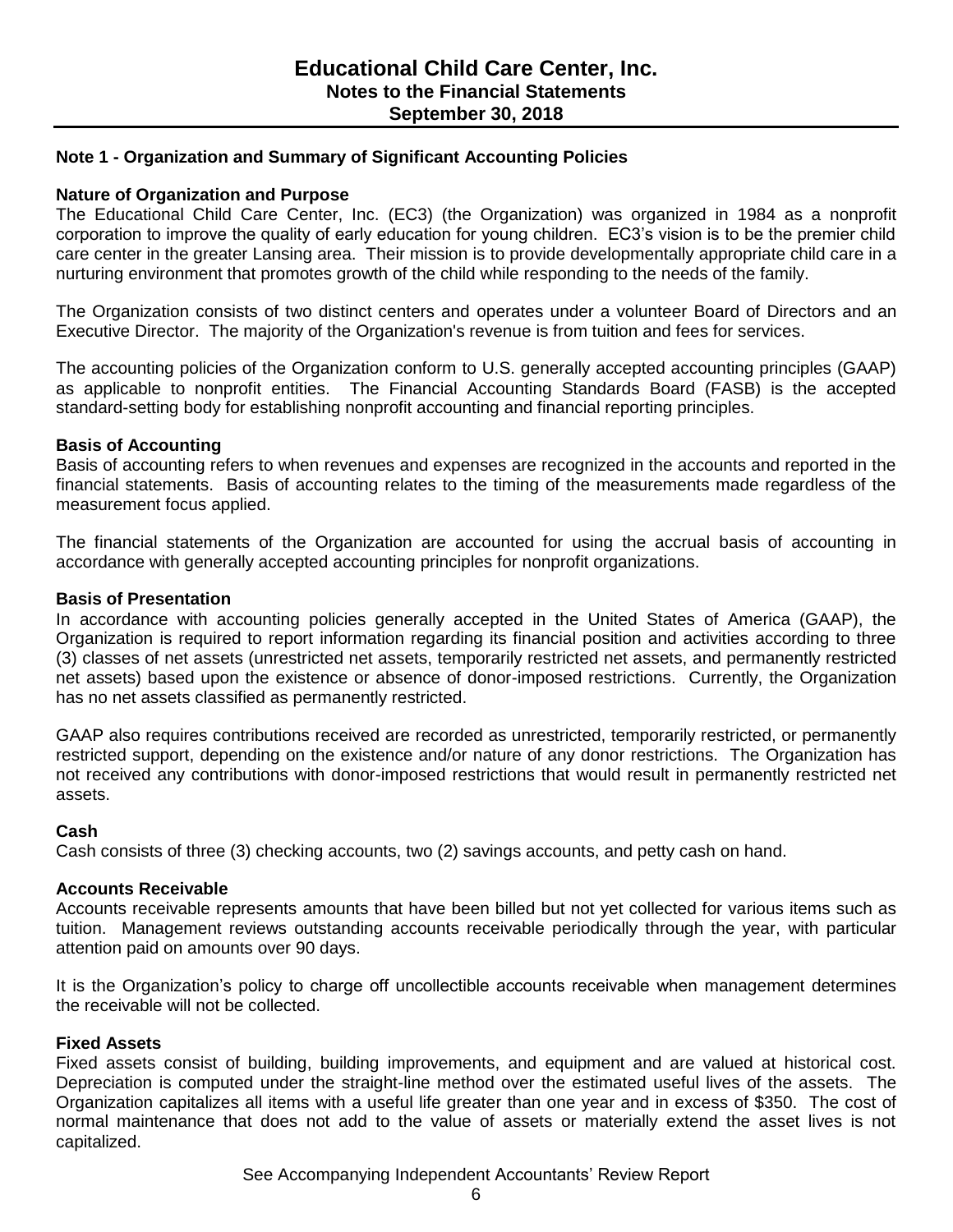#### **Functional Expenses**

Certain costs of the Organization have been allocated to program service and supporting service activities. Salary and related expenses have been allocated based upon estimated time percentages for each employee. Most other costs are allocated to the activities based on estimated activity.

#### **Income Tax Status**

Educational Child Care Center, Inc. is a nonprofit corporation and has been granted exemption from income taxes under Section 501(c)(3) of the Internal Revenue Code. The Organization is not classified as a private foundation. The Organization files information returns in the U.S. Federal jurisdiction.

#### **Concentration of Credit Risk**

The Organization is required to disclose significant concentrations of credit risk regardless of the degree of such risk. Financial instruments which potentially subject the Organization to concentrations of credit risk consist principally of cash. The Organization places cash with FDIC insured financial institutions. At September 30, 2018, the Organization's deposits were fully insured.

#### **Long-term Obligations**

Long-term debt is recognized as a liability in the financial statements when incurred. The portion of those liabilities expected to be paid within the next year is a current liability with the remaining amounts shown as long-term debt.

#### **Contributions**

All contributions are considered to be available for unrestricted use unless specifically restricted by the donor. Amounts received that are designated for future periods or restricted by the donor for specific purposes are reported as temporarily restricted support that increases those net asset classes. When a temporary restriction expires, temporarily restricted net assets are reclassified to unrestricted net assets and reported in the statement of activities as net assets released from restrictions.

#### **Tuition and Fees**

The majority of the Organization's revenue is from tuition and fees charged for the services provided for child care by the Organization.

#### **Comparative Data**

Comparative data for the prior year has not been presented in the accompanying financial statements since its inclusion would make the statements unduly complex and difficult to read.

#### **Use of Estimates**

The preparation of financial statements in conformity with accounting principles generally accepted in the United States of America requires management to make estimates and assumptions that affect certain reported amounts and disclosures. Accordingly, actual results could differ from those estimates.

#### **Subsequent Events**

In preparing these financial statements, the Organization has evaluated events and transactions for potential recognition or disclosure through December 27, 2018, the date the financial statements were available to be issued.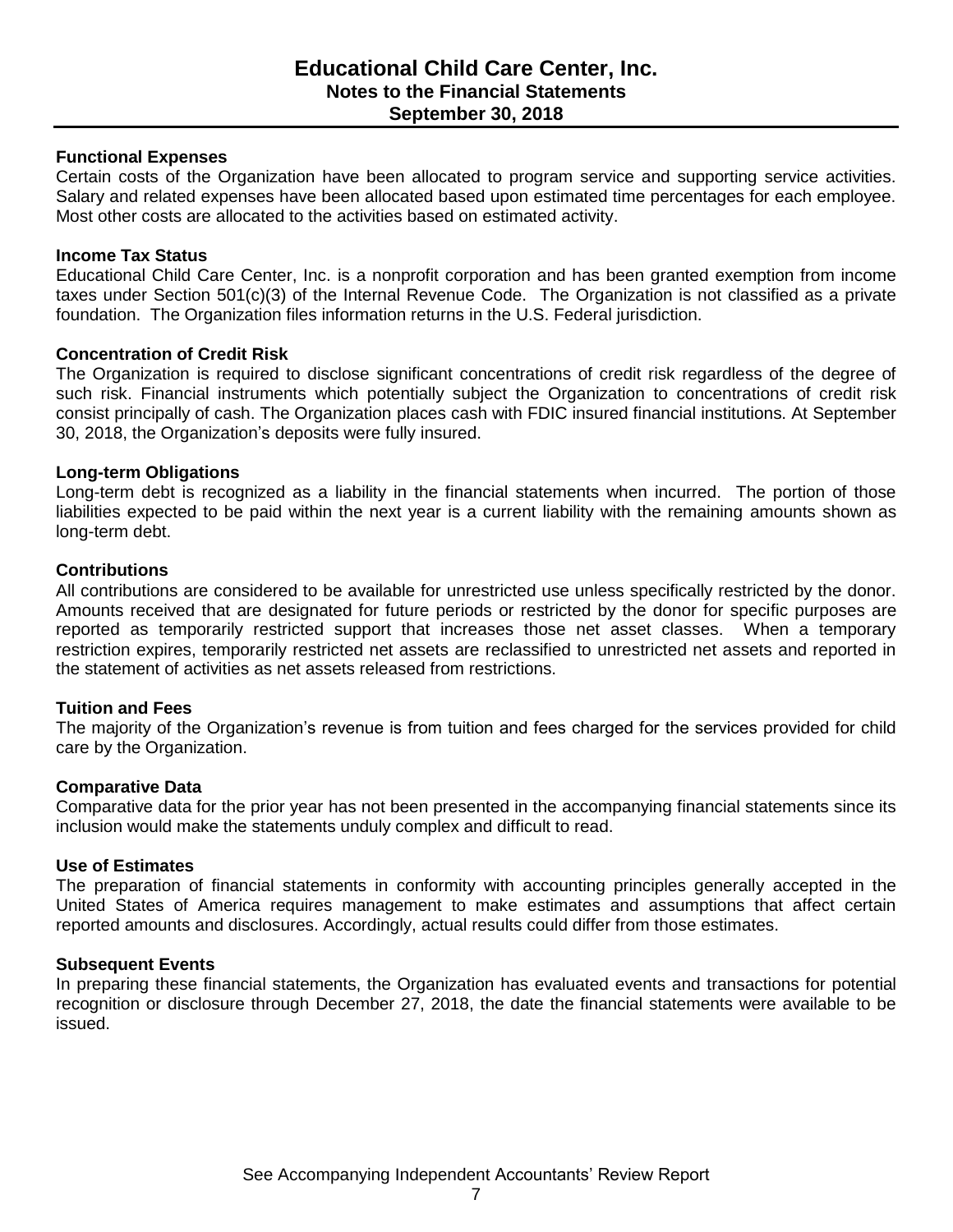#### **Note 2 - Fixed Assets**

Fixed asset activity for the year ended September 30, 2018 is as follows:

|                                    |              | <b>Balance</b> |                  |           |                  |  |                | <b>Balance</b> |
|------------------------------------|--------------|----------------|------------------|-----------|------------------|--|----------------|----------------|
|                                    | Oct. 1, 2017 |                | <b>Additions</b> |           | <b>Deletions</b> |  | Sept. 30, 2018 |                |
| Fixed assets being depreciated     |              |                |                  |           |                  |  |                |                |
| <b>Building</b>                    | \$           | 386,672        | \$               |           | \$               |  | \$             | 386,672        |
| <b>Building improvements</b>       |              | 128,010        |                  | 1,170     |                  |  |                | 129,180        |
| Equipment                          |              | 168,638        |                  |           |                  |  |                | 168,638        |
|                                    |              |                |                  |           |                  |  |                |                |
| Subtotal                           |              | 683,320        |                  | 1,170     |                  |  |                | 684,490        |
| Less accumulated depreciation for: |              |                |                  |           |                  |  |                |                |
| <b>Building</b>                    |              | (112,294)      |                  | (11, 715) |                  |  |                | (124,009)      |
| <b>Building improvements</b>       |              | (25,226)       |                  | (7,863)   |                  |  |                | (33,089)       |
| Equipment                          |              | 128,239)       |                  | (11, 137) |                  |  |                | (139,376)      |
| Subtotal                           |              | (265,759)      |                  | (30,715)  |                  |  |                | (296,474)      |
| Fixed assets, net                  | \$           | 417,561        | \$               | (29, 545) | \$               |  |                | 388,016        |

#### **Note 3 - Line of Credit**

The Organization has a line of credit agreement with Michigan State University Federal Credit Union (MSUFCU) to cover cash flow shortages. The line of credit limit is \$ 75,000. As of September 30, 2018, the balance payable was \$ 72,499. Interest on this line of credit is 6.5% annual percentage rate.

#### **Note 4 - LCC Deposit**

During the year, the Organization received a \$ 50,000 deposit from Lansing Community College (LCC) to help cover costs of child care for LCC student-parents. This deposit may be re-called by LCC at any time upon 30 day written notice.

#### **Note 5 - Mortgage Payable**

| \$ 240,000 mortgage note payable with 4.5% interest dated February 25,<br>2016. Due in monthly installments of \$1,519 through February 25, 2021, |           |
|---------------------------------------------------------------------------------------------------------------------------------------------------|-----------|
| with a balloon payment of the remaining balance due February 25, 2021.                                                                            | \$219,702 |
| Less current portion                                                                                                                              | 8,511     |
|                                                                                                                                                   | \$211,191 |

Interest expenses for 2018 amounted to \$ 9,243.